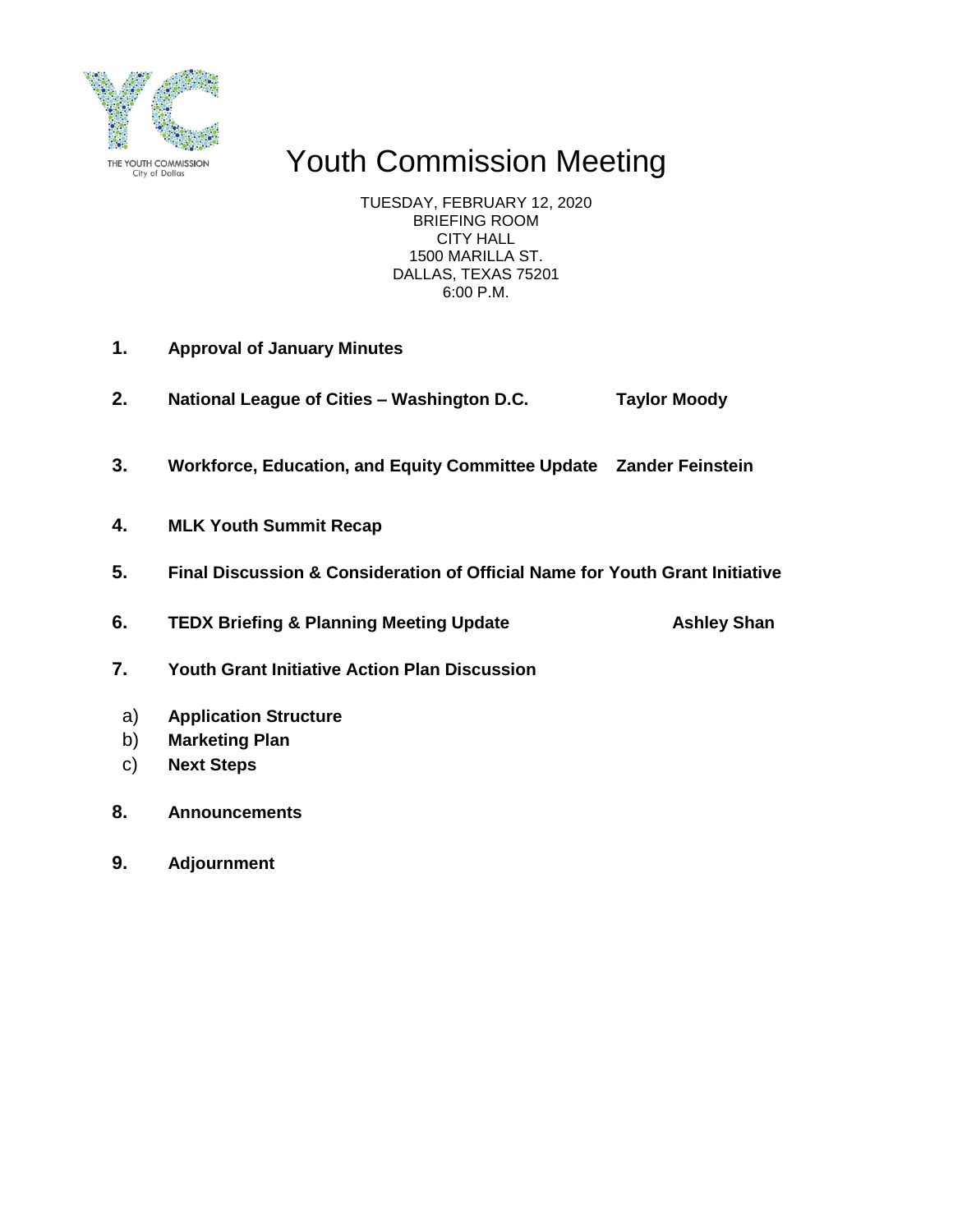

#### **Youth Commission Minutes Thursday, February 12, 2020 6 P.M.**

**Meeting Chamber Dallas City Hall 1500 Marilla St. Dallas, TX 75201**

**Members Present:** Chair Zander Feinstein, Vice Chair Fernanda Aguerro, Secretary Aiden Ross, Nia Cole, Ashley Shan, Alexa Lacy, Semaj Johnson, Elisha Burrell, Franchesca Jennings, Brianna Johnson

**Members Not Present:** Judith Gonzalez, Jack Minigutti, Timothy Chapa, Jesus Moreno

## **Call to Order at 6:16 P.M.**

#### **1. Approval of Minutes from January 14, 2020**

- ◆ **Motion**: To approve minutes from December 10, 2019 and January 11, 2020 **For:** Chair Zander Feinstein, Vice Chair Fernanda Aguerro, Secretary Aiden Ross, Nia Cole, Ashley Shan, Alexa Lacy, Semaj Johnson, Elisha Burrell, Franchesca Jennings, Brianna Johnson
- ◆ **Against**: 0
- ◆ **Result**: Carried, 10-0

#### **2. National League of Cities – Washington D.C.**

- ❖ Youth Commission Coordinator Taylor informed the youth commission about NLC Washington, and informed them of what forms they needed signed. She asked who all was going and about allergies. She aske what representatives the commission would like to meet. She said we will have polos and button downs by NLC.
- ❖ Youth Commission Secretary Aiden Ross wants to meet Colin Alred or any other politician
- ❖ Youth Commissioner Semaj Johnson wants to see Eddie Bernice Johnson
- ❖ Youth Commissioner Nia Cole wants to go to the African American Museum
- ❖ Youth Commissioner Alexa Lacy wants to the African American Museum and she asked about college tours
- ❖ Youth Commission Coordinator Taylor Moody said we could visit
- ❖ Youth Commissioner Alexa Lacy wants to go to GW and Howard
- ❖ Youth Commissioner Ashley Shan wants to go to the portrait gallery
- ❖ Youth Commission Secretary Aiden Ross wants to go to the Aerospace museum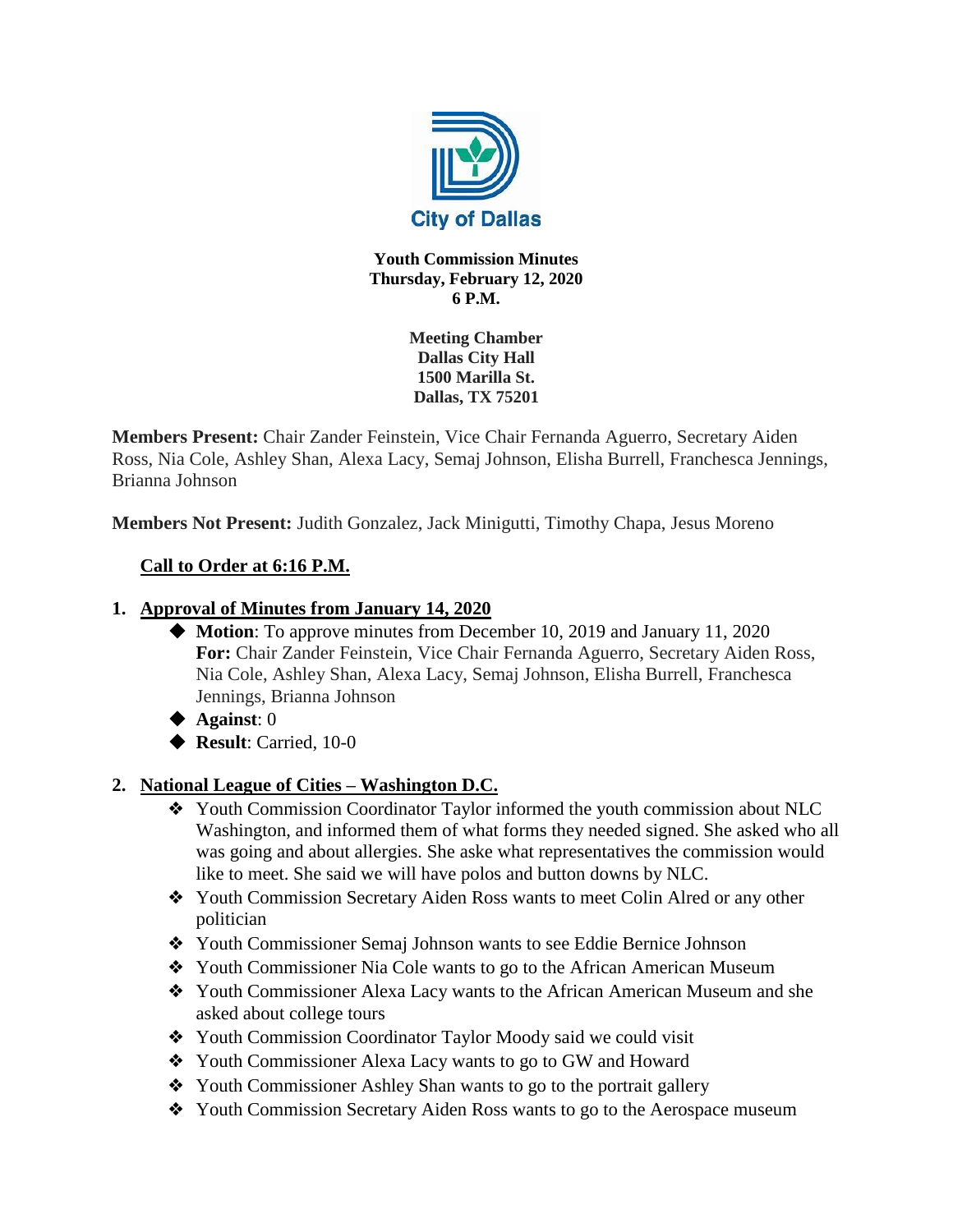❖ Youth Commission Vice-Chair Fernanda Aguerro wants to go the national science museum

#### **3. Workforce, Education and Equity Committee Update**

❖ Youth Commission Chair Zander Feinstein postponed this until next meeting

#### **4. MLK Youth Summit Recap**

❖ Youth Commission Coordinator Taylor Moody asks how we can improve the summit. She said we need to figure out how we can increase attendance

❖ Youth Commission Chair Zander Feinstein says that while people were interested, we need more people

❖ Youth Commissioner Semaj Johnson thanks Nia Cole for the speaker and said he had an impact on everyone who was there

❖ Youth Commissioner Elisha Burrel thought the speakers were engaging

❖ Youth Commissioner Franchesca Jennings liked when the students discussed the issues

❖ Youth Commissioner Nia Cole thinks we should stratigize how we advertize

❖ Youth Commission Chair Zander Feinstein thinks doing it during the school day would be more effective

❖ Youth Commissioner Franchesca Jennings thinks we should advertise to organizations that are involved in community

❖ Youth Commission Coordinator Taylor Moody asks why we didn't have as many people as we wanted.

❖ Youth Commission Chair Zander Feinstein thinks doing it during the school day would be more effective

- ❖ Youth Commissioner Nia Cole agrees
- ❖ Youth Commission Secretary Aiden Ross agrees
- ❖ Youth Commission Coordinator Taylor Moody said we may be leaving people out
- ❖ Youth Commissioner Nia Cole asked about tranportation on school days

❖ Youth Commission Coordinator Taylor Moody asked how we can make our program enticing

❖ Youth Commission Chair Zander Feinstein says that we should to talk to TedX SMU about getting people during the school day

- ❖ Youth Commissioner Celese Gierhart thinks that we should do it on school days
- ❖ Youth Commissioner Ashley Shan says we should reach out to middle schoolers
- ❖ Youth Commissioner Semaj Johnson we should be more vocal about our events.
- ❖ Youth Commission Coordinator Taylor Moody says that we should be more creative about enticing people to attend. How do we make our events worth going to?
- ❖ Youth Commissioner Nia Cole says that we should emphasize the free stuff

❖ Youth Commissioner Franchesca Jennings says that we should talk to people at our school and give out merch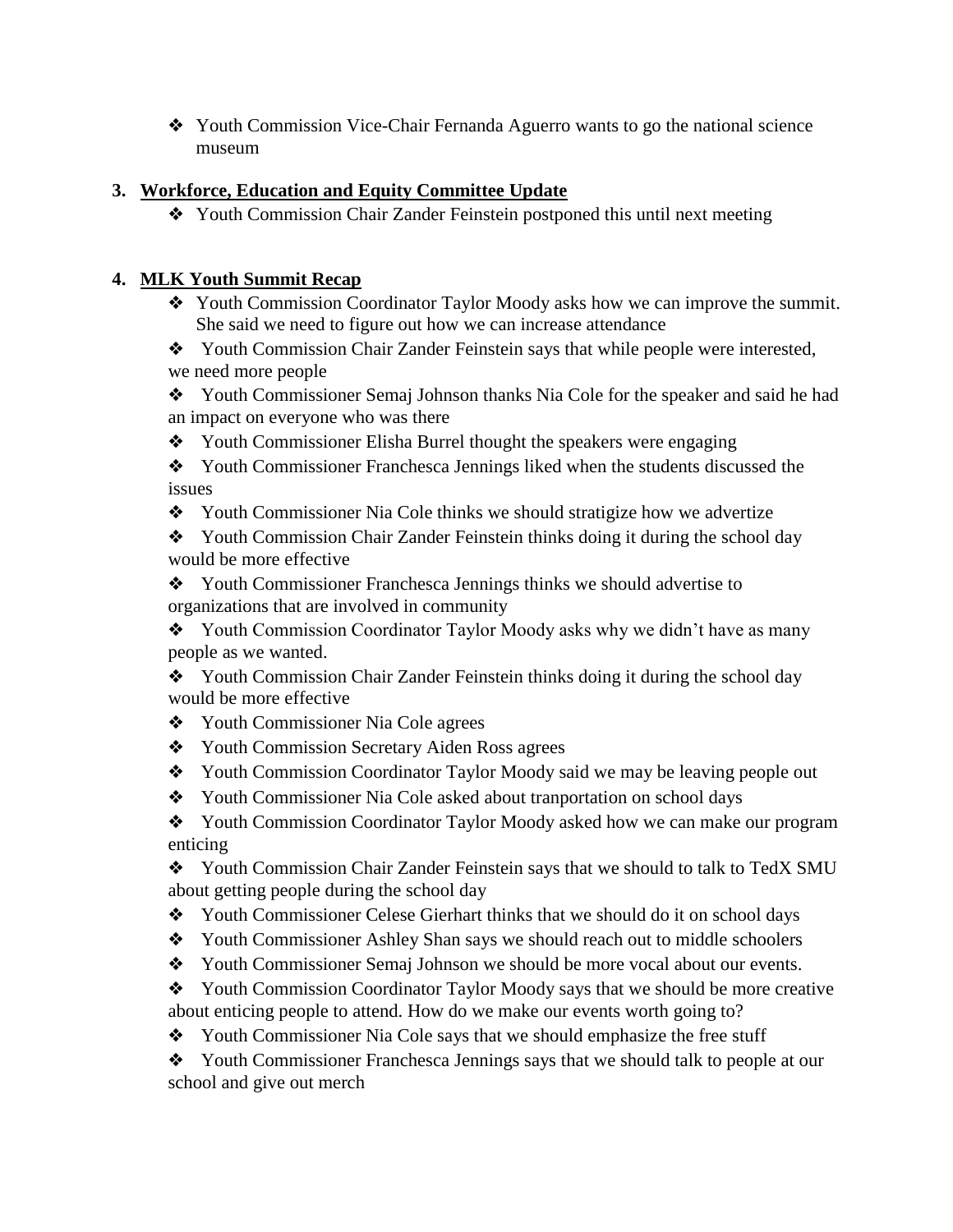❖ Youth Commissioner Ashley Shan says that we need a speaker to draw people in and make them actually come

- ❖ Youth Commission Secretary Aiden Ross says that maybe we should do something gimmicky to draw more eyeballs and draw more people
- ❖ Youth Commission Coordinator Taylor Moody

# **5. Final Discussion & Consideration of Official Name for Youth Grant lnitiative**

- ❖ Youth Commission Coordinator Taylor Moody informed us that we were between Teens for Dallas and Teens Serving Dallas as our the names for our grant program.
- ❖ **Motion:** Adopt the name Teens Serving Dallas for grant name
	- ➢ Youth Commissioner Semaj Johnson said it was the better name
	- ➢ Youth Commissioner Franchesca Jennings think the Teens for Dallas will be better for the design
	- ➢ Youth Commissioner Ashley Shan said that using a "4" may not appeal to council
	- ➢ Youth Commissioner Celese Gierhart agrees with Franchesca, doesn't know what we are serving
	- ➢ Youth Commissioner Ashley Shan asked if we could logo it with the "4"
	- ➢ Youth Commissioner Fernanda Aguerro points out that you don't know who you are four
	- ➢ Youth Commissioner Nia Cole doesn't like the word serve and thinks for leaves it up to interpretation
	- $\triangleright$  Youth Commissioner Alexa Lacy asks if we can change the word serve, and change it to dedicated
- ❖ **For:** Youth Commission Secretary Aiden Ross
- ❖ **Against:** Chair Zander Feinstein, Vice Chair Fernanda Aguerro, Nia Cole, Ashley Shan, Alexa Lacy, Semaj Johnson, Elisha Burrell, Franchesca Jennings, Brianna Johnson
- ❖ **Fail**
- ❖ Youth Commission Secretary Aiden Ross said that he liked dedicated but it had a lot of sylabols
- ❖ Youth Commissioner Ashley Shan said that if we are thinking about sylabols that we should use "for"
- ❖ **Motion:** Adopt the name Teens For Dallas for grant name
- ❖ **For:** Chair Zander Feinstein, Nia Cole, Ashley Shan, Alexa Lacy, Semaj Johnson, Elisha Burrell, Franchesca Jennings, Brianna Johnson
- ❖ **Against:** Youth Commission Secretary Aiden Ross, Vice Chair Fernanda Aguerro
- ❖ Final is Teens For Dallas

# **7. TEDX Briefing and Planning Update**

❖ Youth Commissioner Ashley Shan will make a list of decisions and we will email the things we want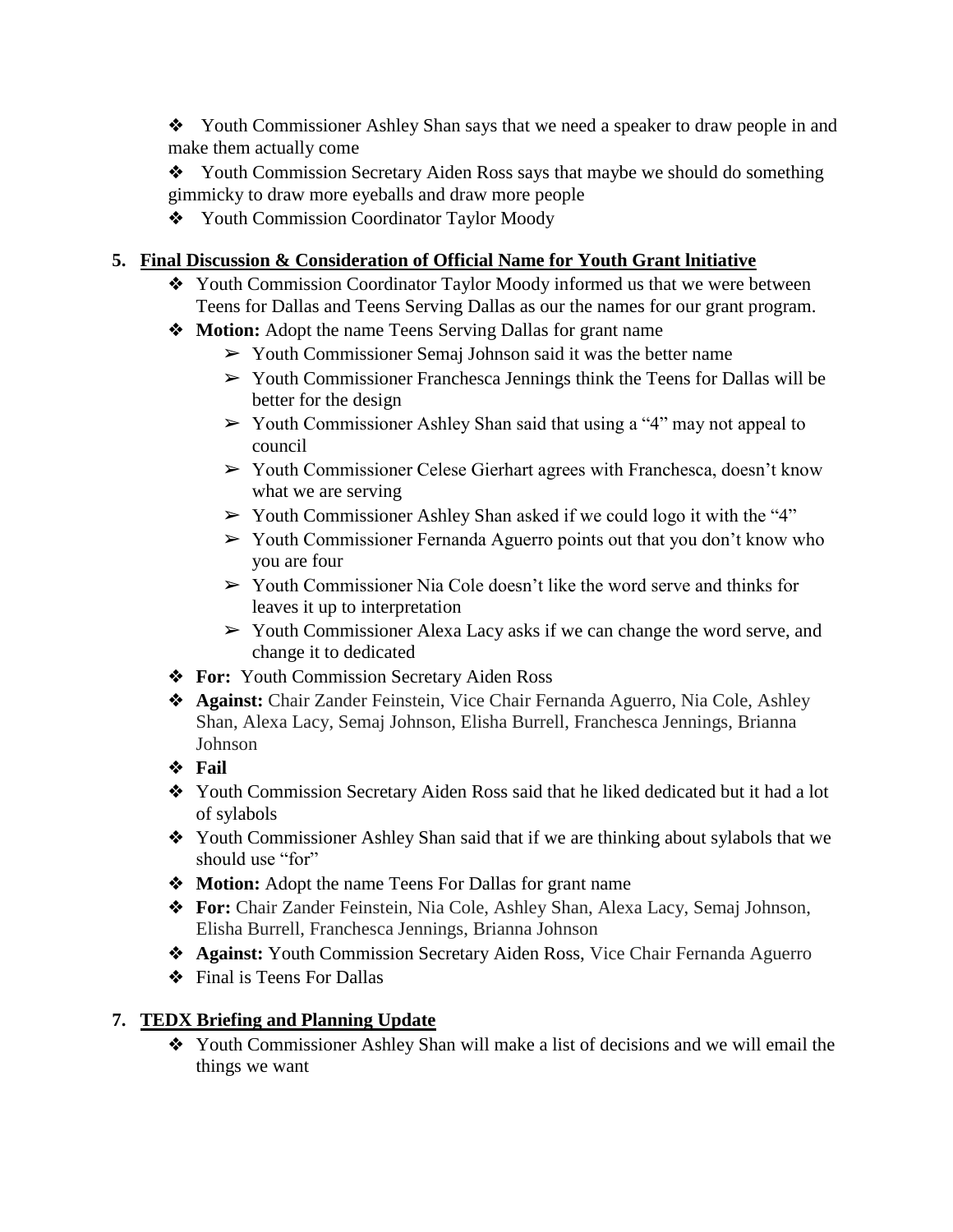- ❖ Youth Commissioner Alexa Lacy asks how Youth Commissioner Ashley Shan will send it
- ❖ Youth Commissioner Ashley Shan says she will send email, she also told people to make suggestions

#### **8. Youth Grant Intiative Action Plan Discussion**

- ❖ Youth Commissioner Coordinator Taylor Moody asks for someone to make the application
- ❖ Youth Commission Secretary Aiden Ross will make the application
- ❖ Youth Commissioner Coordinator Taylor Moody says that we will meet with the council sometime in March
- ❖ Youth Commission Secretary Aiden Ross asked how he will make the application
- ❖ Youth Commissioner Coordinator Taylor Moody said that Youth Commission Secretary Aiden Ross will get the info and create the application on the website
- ❖ Youth Commission Coordinator Taylor Moody says that the commission needs a detailed marketing plan
- ❖ Youth Commissioner Nia Cole asks if we are going to do this on a school day
- ❖ Youth Commission Coordinator Taylor Moody says that this is for the entire program
- ❖ Youth Commissioner Ashley Shan asked about a marketing budget
- ❖ Youth Commission Coordinator Taylor Moody said the sky is the limit
- ❖ Youth Commissioner Nia Cole asked about the age limit for this
- ❖ Youth Commission Coordinator Taylor Moody says that it is for high schoolers
- ❖ Youth Commissioner Nia Cole said we need to give it to counselors
- ❖ Youth Commissioner Semaj Johnson said that we should put the grant on the DISD website
- ❖ Youth Commission Vice Chair Fernanda Aguerro said we should talk to boards of trustees
- ❖ Youth Commission Chair Zander Feinstein asked what are goal should be
- ❖ Youth Commission Vice Chair Fernanda Aguerro said that we need to increase involvemnt
- ❖ Youth Commission Chair Zander Feinstein said we should get 100 people to apply
- ❖ Youth Commissioner Ashley Shan said we should get at least 50 to apply
- ❖ Youth Commissioner Elisah Burell said should advertise the grant program on district TVs
- ❖ Youth Commissioner Franchesca Jennings said we should use three different marketing strategies
- ❖ Youth Commission Vice Chair Fernando Aguerro said we should try to give out all of our money
- ❖ Youth Commissioner Ashley Shan said we should get a diverse group of applicants
- ❖ Youth Commissioner Nia Cole said that we should try to get one high school and one middle school from each district
- ❖ Youth Commission Coordiantor Taylor Moody asked how we could make everything equitable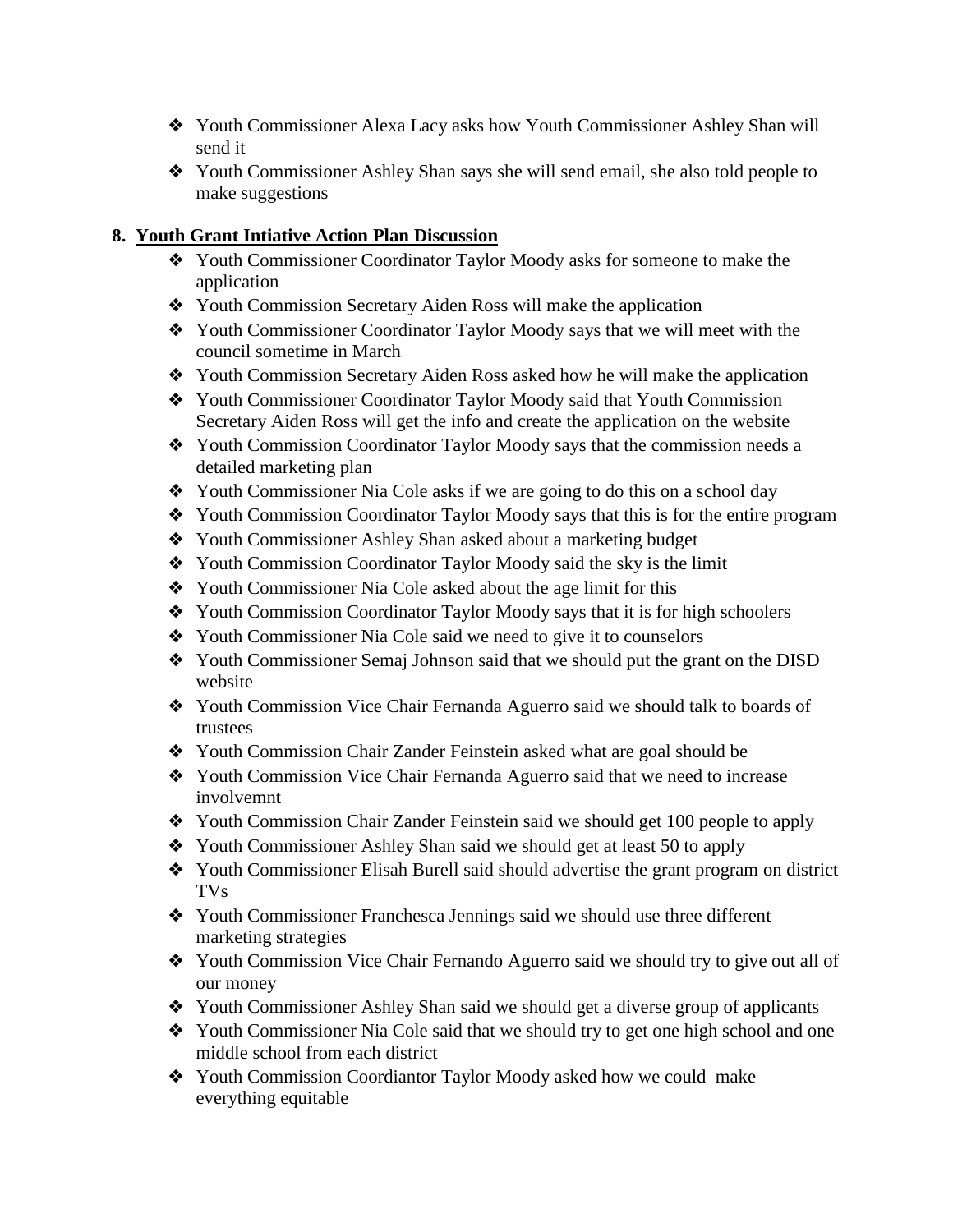- ❖ Youth Commission Secretary Aiden Ross said that we should do target advertising on google
- ❖ Youth Commissioner Ashley Shan agrees with Nia Cole
- ❖ Youth Commission Vice Chair Fernanda Aguerro says that we should target less wealthy districts and helping the districts that really need it
- ❖ Youth Commission Coordinator Taylor Moody said that we need to cover our individual students in our district. She asked about timeline. She also asked how everyone gets a fair shot at these grants.
- ❖ Youth Commissioner Celese Gierhart says we should reach out to school papers or get on the news
- ❖ Youth Commissioner Alexa Lacy says that we should advertise at fast food places
- ❖ Youth Commission Secretary Aiden Ross says we should use google targetted advertising
- ❖ Youth Commissioner Ashley Shan said we should do targetted adds on social media.
- ❖ Youth Commissione Nia Cole likes the social media adds
- ❖ Youth Commission Vice Chair Fernanda Aguerro says we should talk to the DISD board of trustees
- ❖ Youth Commissioner Ashley Shan says we should use every news source possible to advertise
- ❖ Youth Commissioner Semaj Johnson said we should set up booths at events and things
- ❖ Youth Commissioner Ashley Shan says that we should do booths at college fairs
- ❖ Youth Commissioner Brianna Johnson says that we should do block walks to spread the word
- ❖ Youth Commission Coordiantor Taylor Moody says we should already be doing block walks in our district
- ❖ Youth Commissioner Franchesca Jennings says that older people get really interested and involve youth when you are involved in your neighborhood
- ❖ Youth Commission Coordiantor Taylor Moody asks what we need to do before this is launched
	- $\triangleright$  Meet with board of trustees
	- $\triangleright$  Make application (Aiden)
	- $\triangleright$  Press release (Ashley)
	- $\triangleright$  Make sure other organizations are updated
	- $\triangleright$  We need to do branding (logos, t-shirts)
	- $\triangleright$  Solid volunteer options
- ❖ Youth Commissioner Ashley Shan said we need to have the districts spread out
- ❖ Youth Commission Coordiantor Taylor Moody asked us our goals for each district
- ❖ Youth Commission Ashley Shan said we should have three volunteer options and a middle and high school in each district
- ❖ Youth Commission Secretary Aiden Ross asked where to find school counselors
- ❖ Youth Commission Coordiantor Taylor Moody said to ask a trustee. She said we will meet with the trustees. She asked who would make sure everybody markets.